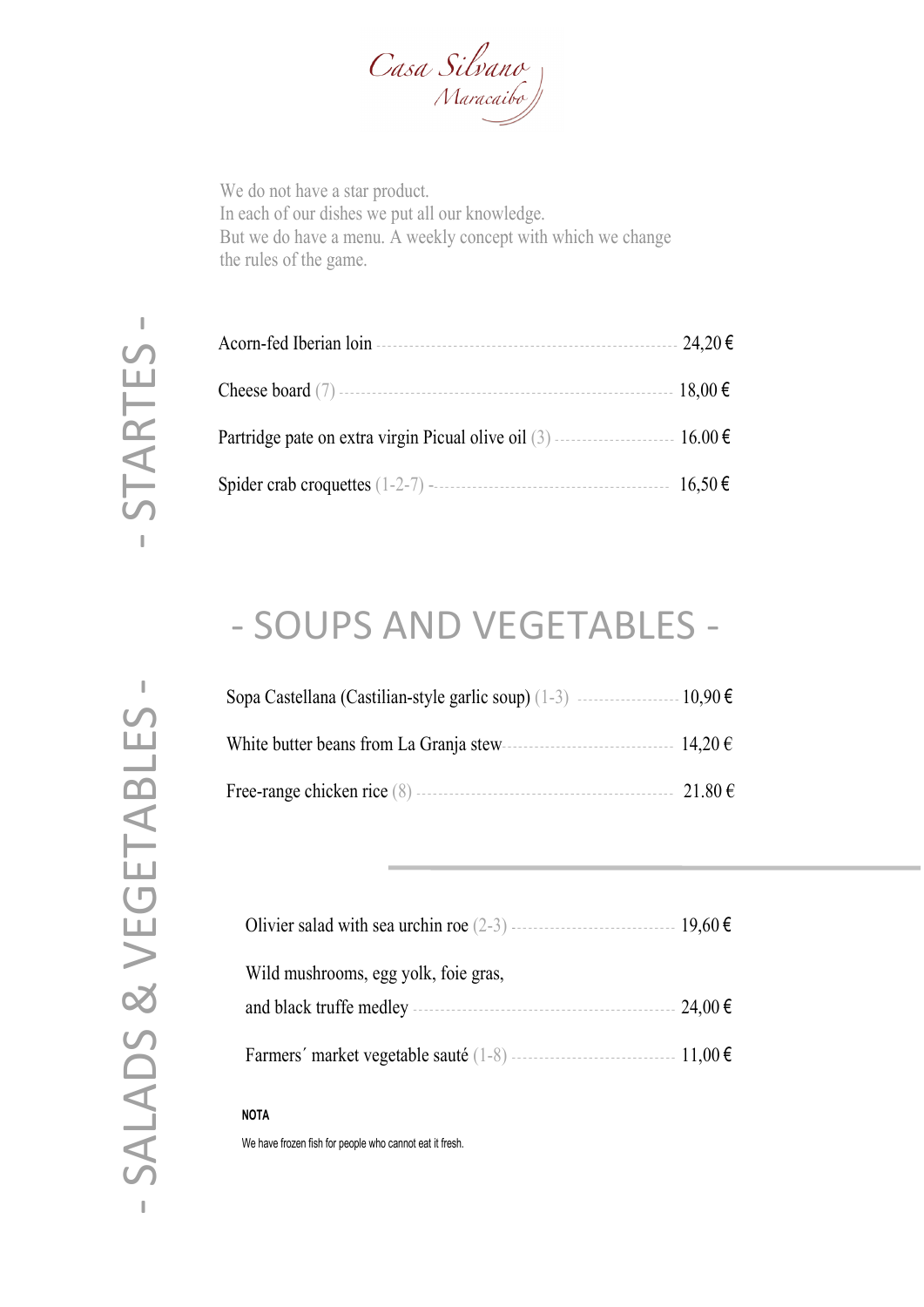

| Hake cooked with wheat and cream from Castellana (1-4) --------- $26,40 \in$     |         |
|----------------------------------------------------------------------------------|---------|
|                                                                                  | 30.00 € |
| Braised octopus, Garcillan potato pureé and garlic (4) $\ldots$ 25.00 $\epsilon$ |         |

# - MEATS -

| Small lamd burgers, lamb chops and jus roasted                                      |             |
|-------------------------------------------------------------------------------------|-------------|
|                                                                                     | 24.00€      |
| Fillet steak in a Valsain pine forest mushrooms sauce (7) $\ldots$ 29.00 $\epsilon$ |             |
|                                                                                     | 25,30€      |
| Sous vide suckling pig ears in black truffle and carrot sauce                       | 25,30€      |
| Slow roasted suckling lamb (Portion) (only on request)                              | $30,00 \in$ |
| Slow roasted suckling lamb                                                          |             |
| (Full forequarter or Hindquarter) (only on request) -------------------             | $60,00 \in$ |
|                                                                                     | 30.00€      |
| Morucha veal ribeye steak                                                           | 23.50€      |